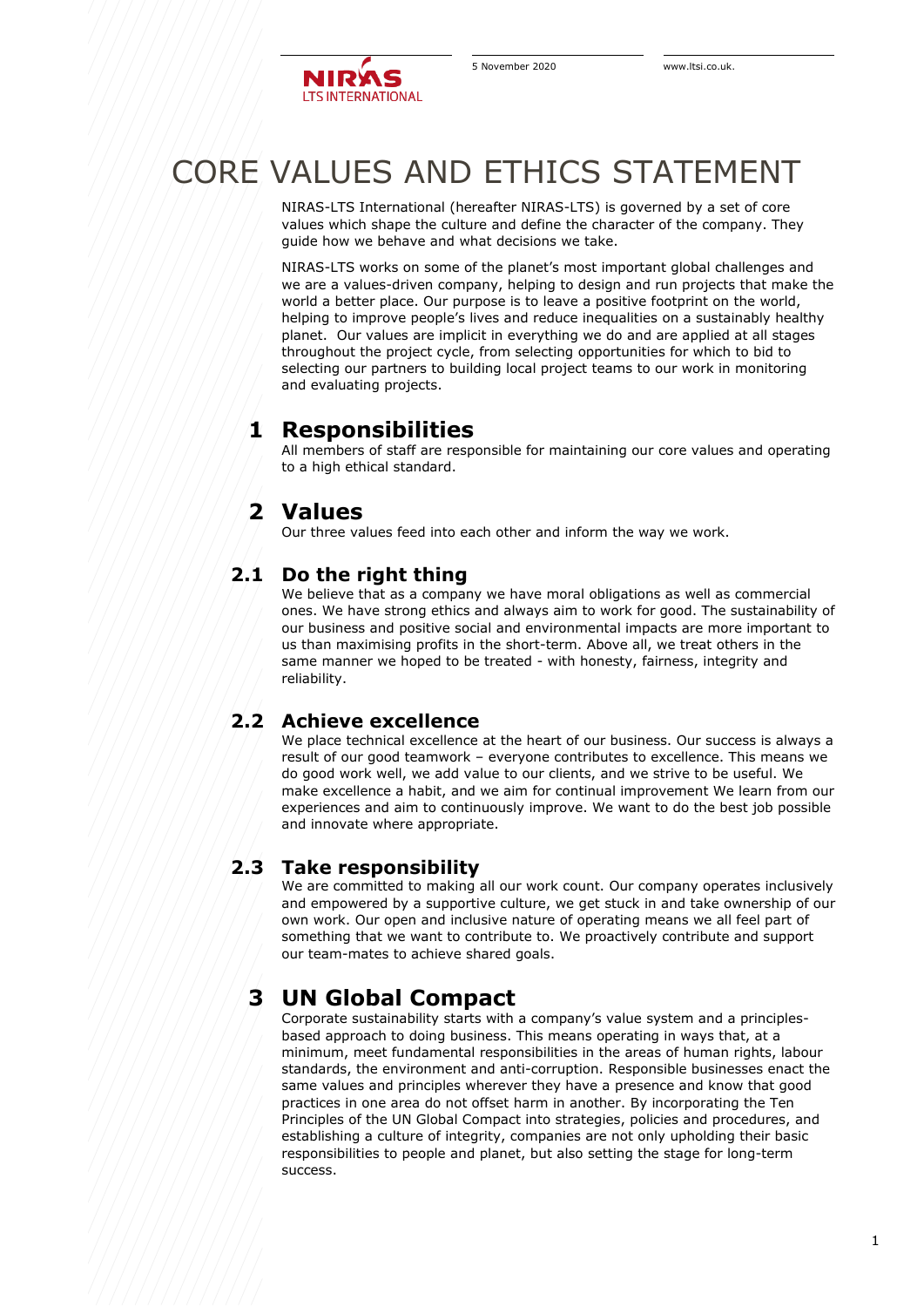

NIRAS-LTS has been a participant member of the UN Global compact since December 2017 and subscribes to the ten principles of the compact covering human rights, labour standards, the environment, and anti-corruption. NIRAS-LTS commits to comply with the Ten Principles set out below:

### **3.1 Human rights**

- Principle 1: Businesses should support and respect the protection of internationally proclaimed human rights; and
- Principle 2: Businesses should make sure that they are not complicit in human rights abuses.

These principles are based on the [International Bill of Human Rights](http://www.ohchr.org/Documents/Publications/FactSheet2Rev.1en.pdf) and the core [International Labour Organization \(ILO\) Conventions.](http://www.ilo.org/global/standards/introduction-to-international-labour-standards/conventions-and-recommendations/lang--en/index.htm) At NIRAS-LTS we hold our corporate responsibility to respect human rights and have incorporated this into our own internal employee handbook through our equal opportunities policy and within our wider recruitment policy. Human rights are also referred to in our Modern Slavery and anti-trafficking policy. Through our due diligence work and transparency across our supply chains we actively manage the risk of being complicit in other companies abuse of human rights.

#### **3.2 Labour**

- Principle 3: Businesses should uphold the freedom of association and the effective recognition of the right to collective bargaining.
- Principle 4: Businesses should uphold the elimination of all forms of forced and compulsory labour.
- Principle 5: Businesses should uphold the effective abolition of child labour.
- Principle 6: Businesses should uphold the elimination of discrimination in respect of employment and occupation.

These principles are integrated across a number of corporate policy documents. NIRAS-LTS is a silver accredited Investor in People and is an equal opportunities employer. Staff are free to join a union should they wish. Through our equal opportunities policy, set out in the NIRAS-LTS employee handbook, we make it clear to our staff that discrimination is not acceptable. Through our supply chain management on projects we actively manage the risks related to forced or child labour and modern slavery.

#### 3.3 **Environment**

- Principle 7: Businesses should support a precautionary approach to environmental challenges;
- Principle 8: Businesses should undertake initiatives to promote greater environmental responsibility; and
- Principle 9: Businesses should encourage the development and diffusion of environmentally friendly technologies

NIRAS-LTS has strong environmental credentials and works through our projects on global climate and environmental issues. The NIRAS-LTS Environment Manager manages and monitors our energy consumption, assesses carbon footprint and runs campaigns on waste reduction. We encourage staff to take personal responsibility for their environmental impact as well. We have an environmental policy in place.

### **3.4 Anti-Corruption**

• Principle 10: Businesses should work against all forms of corruption, including extortion and bribery

It is the policy of NIRAS-LTS to conduct all of our business in an honest and ethical manner. We take a zero-tolerance approach to bribery and corruption. NIRAS-LTS